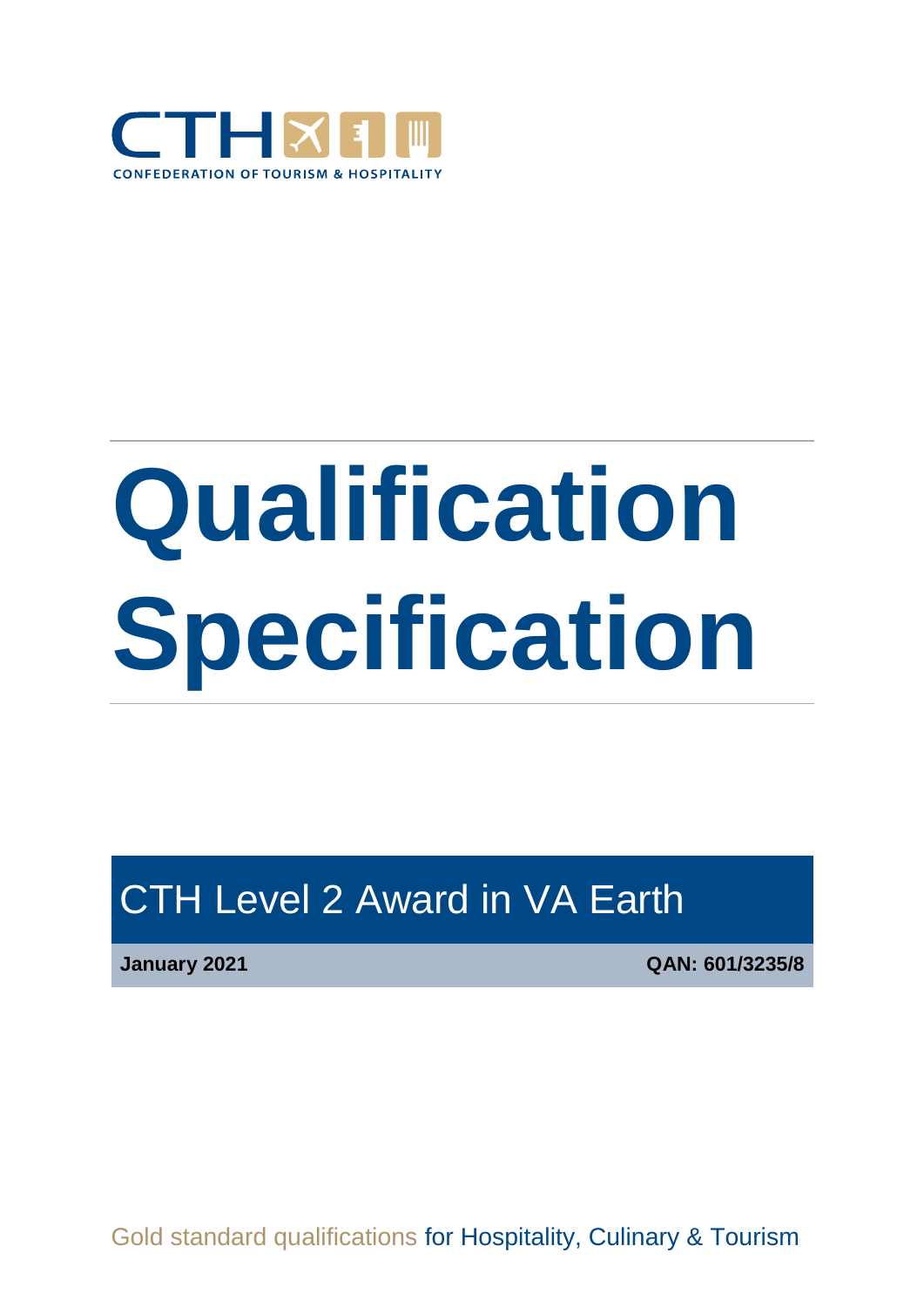# **CONTENTS**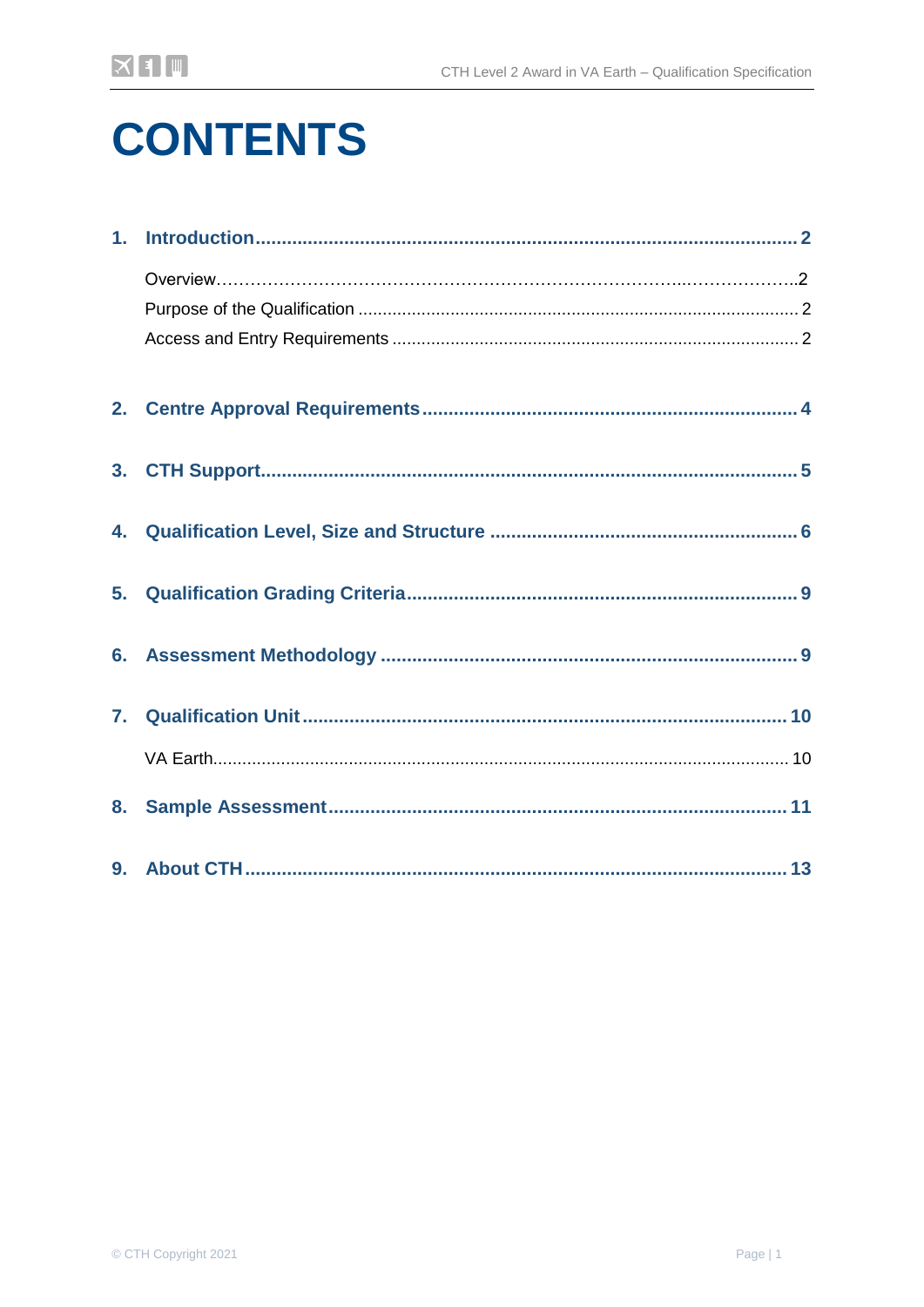# <span id="page-2-0"></span>**1. Introduction**

### **Overview**

The objective of this Qualification Specification is to provide an overview of the **CTH Level 2 Award in VA Earth** qualification.

This document includes the aim, size, structure and content including learning outcomes and assessment criteria for each unit, together with a sample assessment.

There is guidance relating to the centre approval, delivery and assessment requirements for this qualification, and details of grading criteria and the grading of units.

Further details regarding this qualification are available from CTH and contained within the more comprehensive Delivery and Assessment Handbook.

### **Purpose of the Qualification**

The purpose is to provide a qualification that:

Provides students with the skills required by employers in the business industry.

### **Access and Entry Requirements**

The entry requirements below are intended for guidance only as applicants may apply with a wide variety of backgrounds and qualifications.

Approved CTH Centres are responsible for ensuring students meet the recommended admission requirements below, prior to admission and enrolment, and are deemed able to fulfil the demands of the course and successfully complete the qualification.

CTH would also expect approved Centres to undertake an initial assessment of each student prior to the start of their programme to ensure they are able to provide the student with any necessary additional support.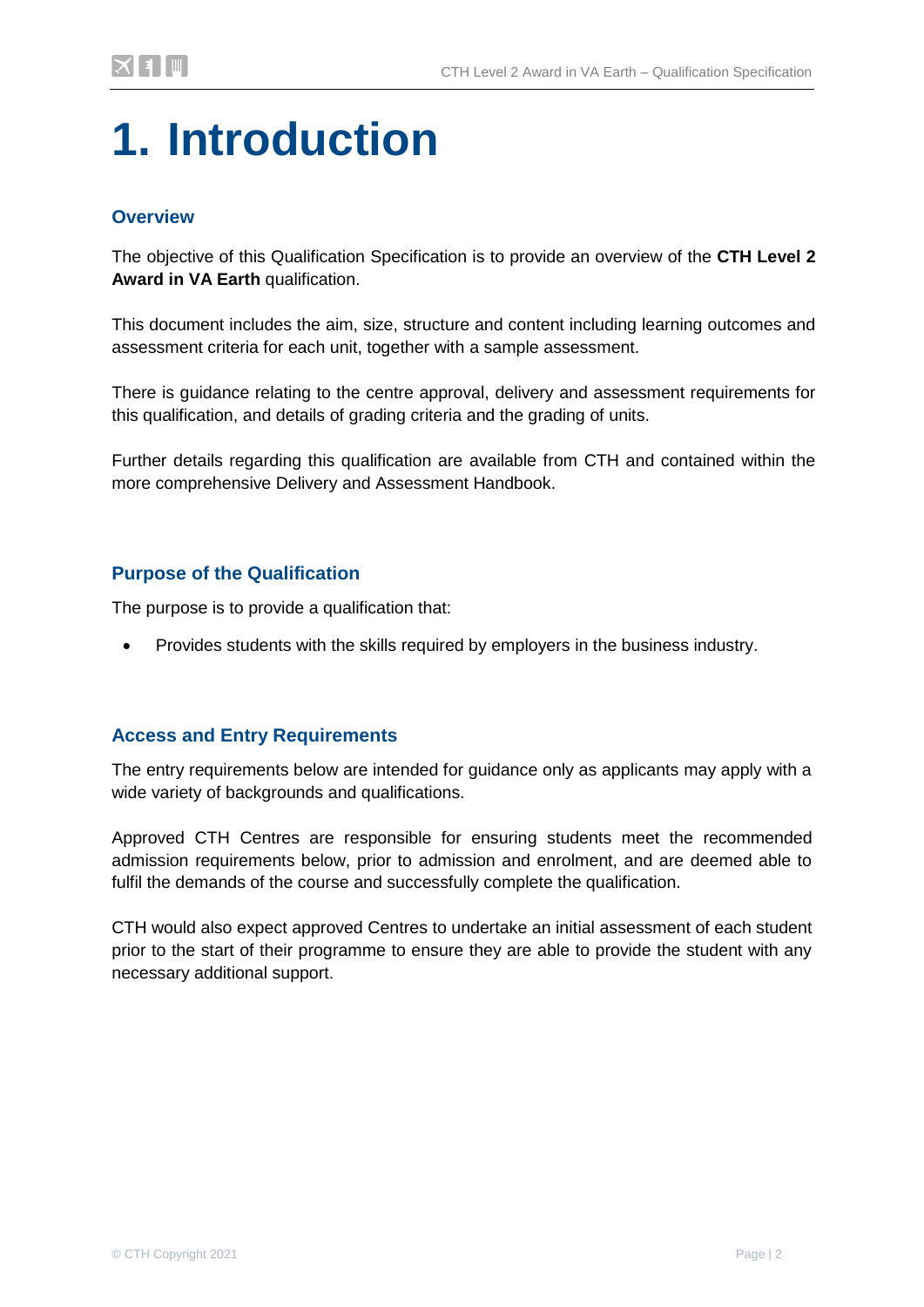| <b>Requirements:</b> |                            | <b>Recommended Admission Requirements:</b>                                                                                                                                                                                                                                                                                                                                                                                         |  |  |
|----------------------|----------------------------|------------------------------------------------------------------------------------------------------------------------------------------------------------------------------------------------------------------------------------------------------------------------------------------------------------------------------------------------------------------------------------------------------------------------------------|--|--|
|                      | <b>Minimum Age</b>         | 16 at enrolment.                                                                                                                                                                                                                                                                                                                                                                                                                   |  |  |
|                      | <b>English</b><br>Language | All students without English as a first language must hold at least<br>IELTS 5.0 or other evidence of competence in English at this<br>level.<br>The course is taught in English and assessed by written<br>examination in the English language.                                                                                                                                                                                   |  |  |
| <b>All Students</b>  | <b>Study Skills</b>        | Basic study skills.                                                                                                                                                                                                                                                                                                                                                                                                                |  |  |
|                      | <b>Education</b>           | This is an open access qualification with admission at the<br>discretion of approved CTH Centres for students they consider<br>able to successfully complete the qualification.<br>However, all students should have completed full time secondary<br>education up to age 16, and it is expected that most will have<br>achieved a recognised qualification at Level 2 in some subjects<br>(UK GCSE level or overseas equivalent). |  |  |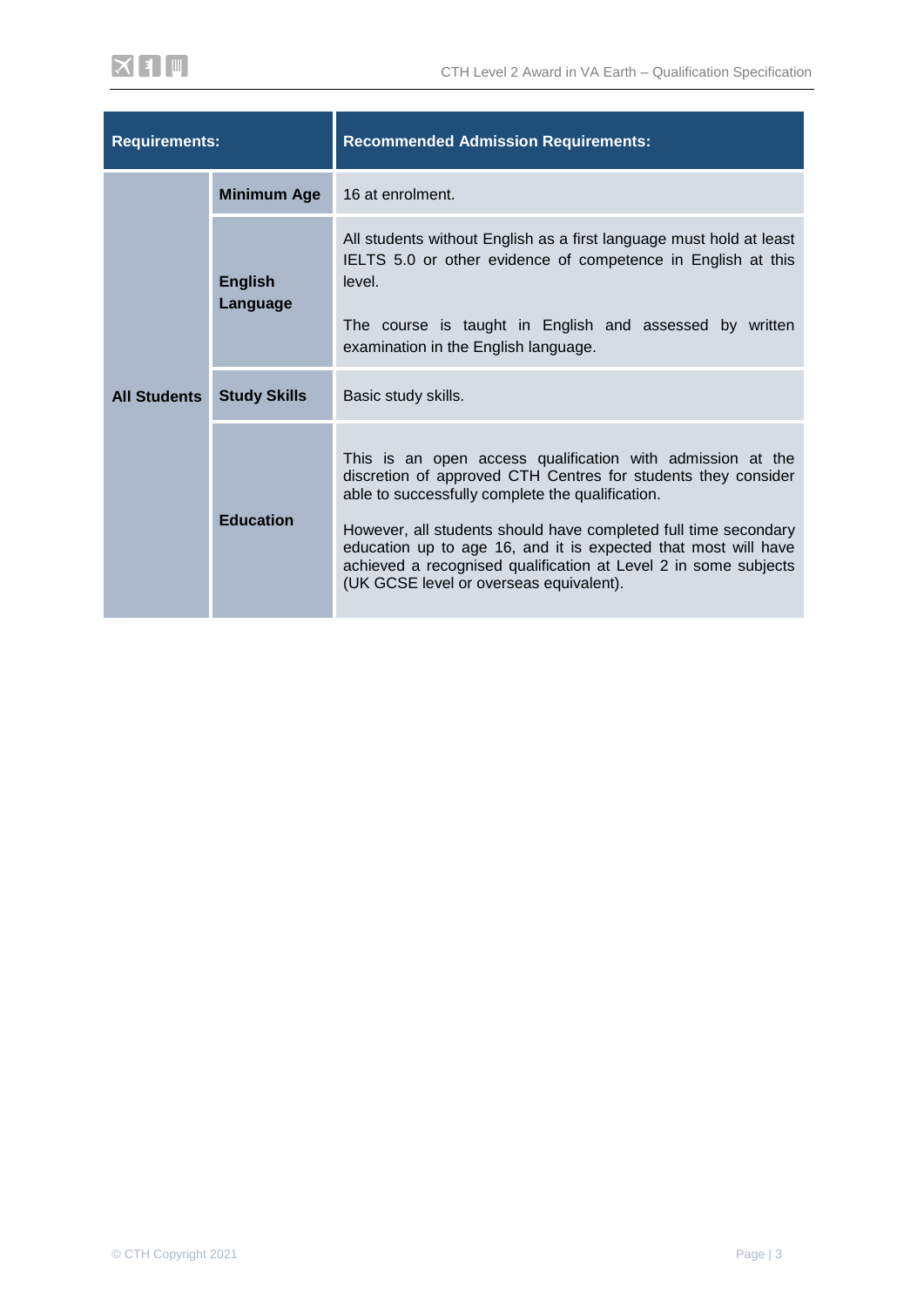# <span id="page-4-0"></span>**2. Centre Approval Requirements**

# **Centre Approval**

Prospective Centres should apply to become an approved CTH Centre in order to deliver this qualification. Please see the 'About CTH' page at the end of this specification for advice on the CTH approval process or if you wish to discuss your curriculum requirements.

The CTH Approval Committee will consider applications from centres against a set of criteria, including the availability of suitable teaching accommodation and staffing, experience of delivering qualifications at a similar level and evidence of expertise in academically-related areas, including planning the delivery of courses leading to regulated qualifications, quality assurance and preventing malpractice and maladministration. An online video conversation with CTH academic and quality staff will form part of the initial approval application process.

## **Teaching Rooms**

Suitable teaching rooms and IT facilities should be available to students. Accommodation and equipment used for the delivery of the qualification must comply with the relevant legislation relating to Health & Safety. This course does not require any IT as all study books are provided and work done using these materials.

The approved Centre should ideally also provide an appropriate area and facilities for student relaxation and recreation.

# **Centre Staffing**

Staff delivering this qualification must be able to demonstrate that they meet the following requirements:

- Be occupationally competent or technically knowledgeable in the area for which they are teaching.
- Have recent relevant experience in the specific area that they will be assessing or verifying.
- Hold a teaching qualification as well as a relevant degree.

CTH will review the CV's of all teaching staff when a potential Centre seeks approval to deliver the qualification. Centres must appoint an Internal Verifier (IV) and have a named quality insurance lead.

# **Continuing Professional Development**

Centres must support their staff to ensure that they have current knowledge of the occupational area, and that delivery, assessment and internal verification is in line with current good practice and takes into consideration relevant international regulatory requirements.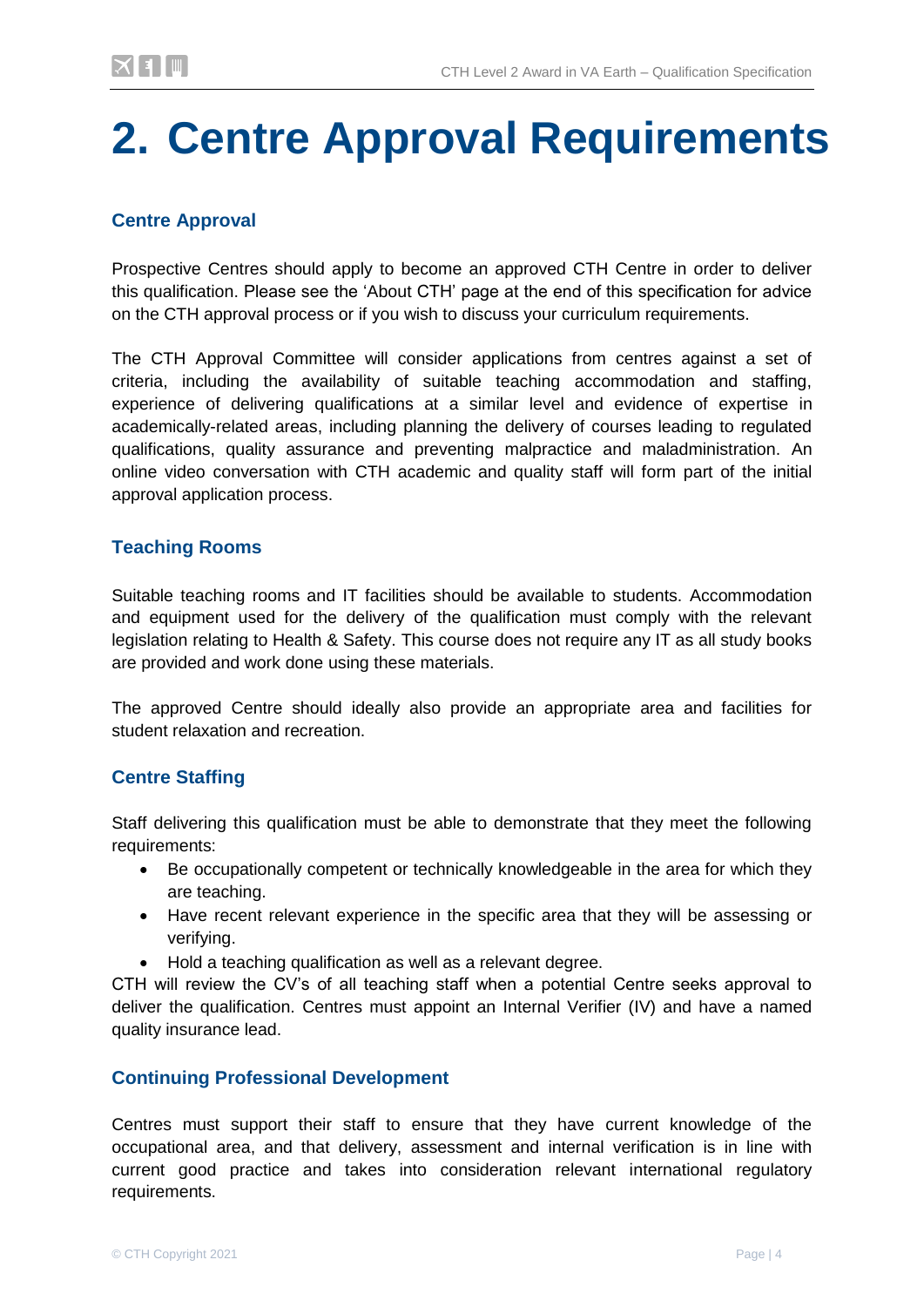# <span id="page-5-0"></span>**3. CTH Support**

### **CTH Delivery and Assessment Handbook**

Centres approved to deliver this qualification will be provided with a comprehensive Delivery and Assessment Handbook designed for the qualification delivery team of teaching staff, quality assurance staff and administrators.

### **CTH Training**

New CTH centres are offered a short induction session (delivered online in most cases) to help them prepare, then deliver their courses leading to CTH qualifications.

CTH also offers training for teaching staff who may be delivering a unit for the first time.

#### **CTH Members Website and Resources**

The CTH Members website resource is available for both Centre teaching staff and students and contains a wealth of resources.

#### **Assessment Opportunities**

Contact CTH or see the CTH website for more details.

#### **Assessment Responsibilities**

Centres must:

- Register students as CTH Members no later than 4 weeks after starting to teach the course.
- Register students for each assessment submission within the timescales stated on the CTH website.

CTH produces and distributes all assessments to centres where learners have been registered.

Examinations:

- All examinations are set by CTH, who distributes these electronically to Centres.
- Student exam scripts are returned to CTH, with attendance sheets, seating plans and any other documentation including special consideration forms, invigilators reports, suspected malpractice reports.
- CTH staff mark and moderate all exam papers.

CTH Exam Board review all moderated assessment results, taking into consideration reports from the Malpractice Panel, and ratify these before publication.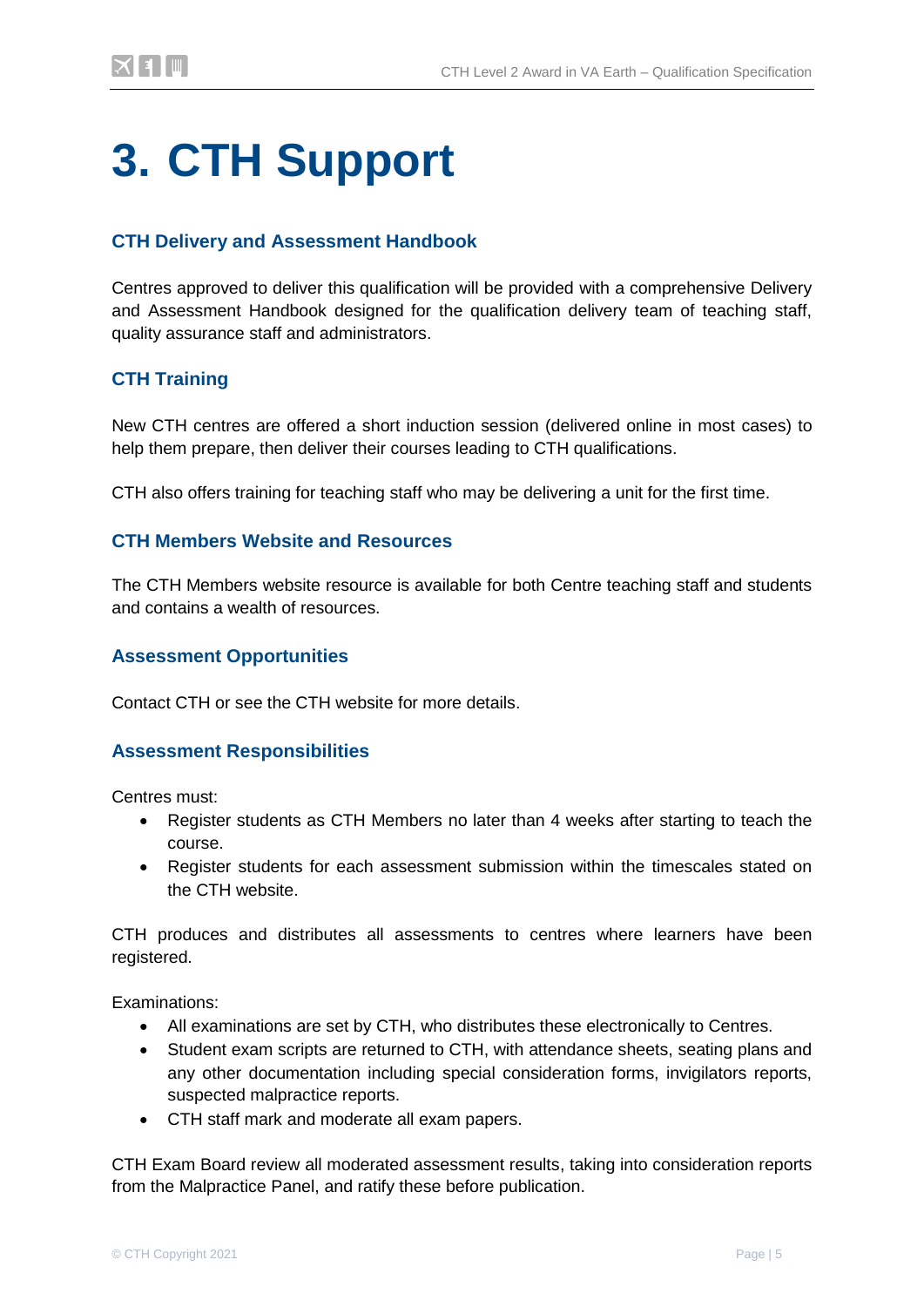# <span id="page-6-0"></span>**4. Qualification Level, Size and Structure**

The Office of Qualifications and Examinations Regulation (Ofqual) regulates qualifications, examinations and assessments in England. The CTH Level 2 Award in VA Earth is a vocationally related qualification on the Ofqual Regulated Qualification Framework (RQF), and adheres to the regulations set out in the Ofqual Handbook. Ofqual regulated qualifications are recognised and trusted by parents, employers and educational establishments globally due to the stringent controls and quality assurance requirements Ofqual places on awarding organisations, qualifications and approved delivery centres.

### **Qualification Size**

The qualification is designed to be delivered in 50 hours of TQT (Total Qualification Time) of which 40 are Guided Learning Hours (GLH). TQT is the total amount of time, in hours, expected to be spent by a student to achieve a qualification.

#### **Definitions**

- **Guided Learning Hours – GLH** This is the amount of time the average student is expected to spend in supervised learning and practice, but may vary by student.
- **Total Qualification Time – TQT**

TQT is made up of Guided Learning Hours, plus all other time taken in preparation, study or any form of participation in education and training, but not under the direct supervision of a lecturer or centre marker.

#### **The following activities are indicative of those included in TQT:**

- Guided Learning (GLH) when the lecturer is present, e.g. formal classes, lectures, seminars, tutorials, supervised assessment such as exams or observed practice.
- Independent and unsupervised learning or research.
- Unsupervised coursework or directed activity.

Students completing this qualification should be able to demonstrate their ability as independent learners.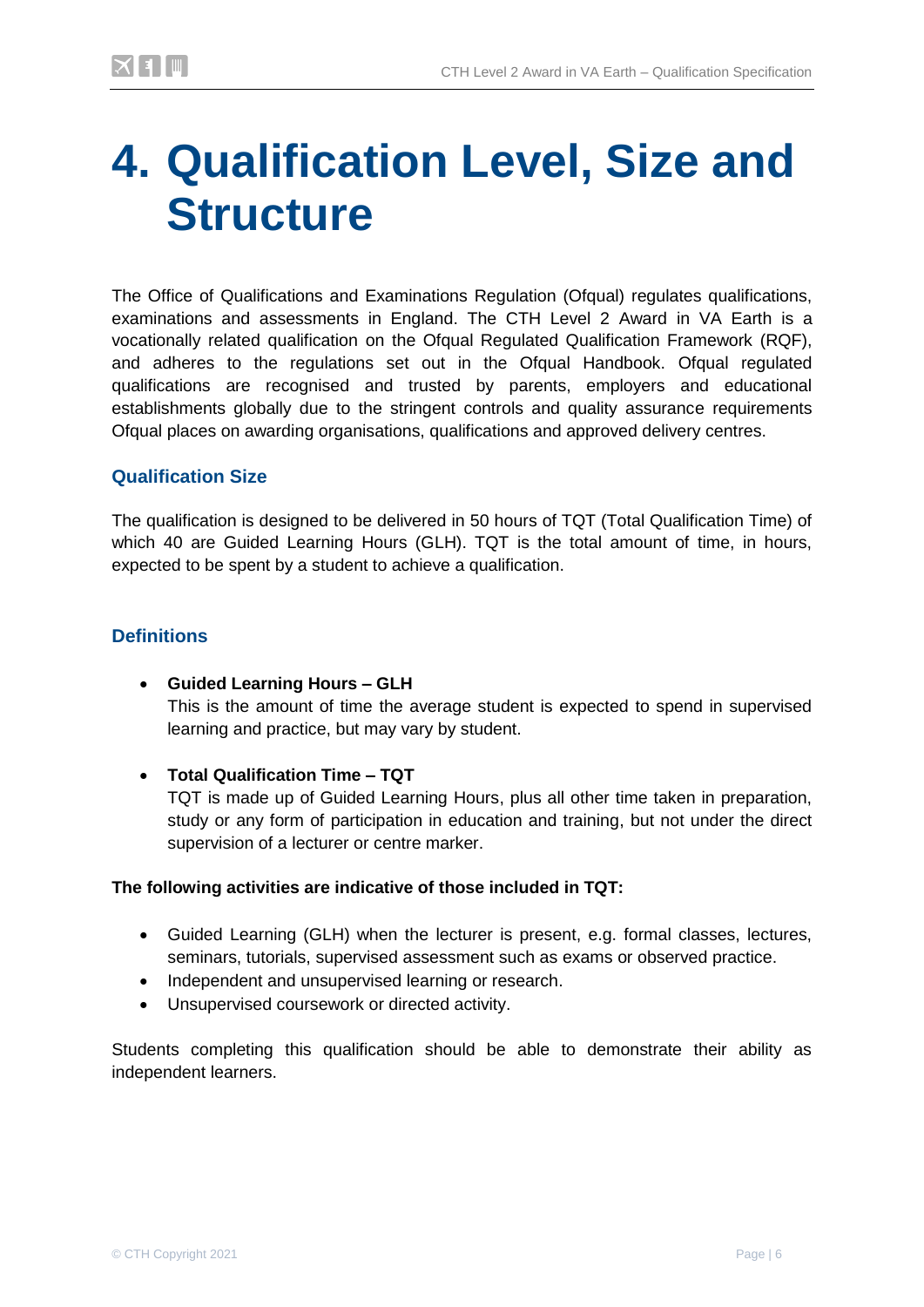

#### **Qualification Level**

This qualification is at

Level 2 on the Regulated Qualifications Framework in England (RQF).

CTH qualifications comply with level descriptors set by Ofqual, which are divided into two categories:

- Knowledge and Understanding.
- Skills.

The descriptors below set out the generic knowledge and skills associated with the typical holder of a qualification at that level.

| Level 2 Knowledge descriptor:                                                                                                                                                                                                                                                                                                                              | Level 2 Skills descriptor:<br>The holder can                                                                                                                                                                                                                                                                           |  |  |
|------------------------------------------------------------------------------------------------------------------------------------------------------------------------------------------------------------------------------------------------------------------------------------------------------------------------------------------------------------|------------------------------------------------------------------------------------------------------------------------------------------------------------------------------------------------------------------------------------------------------------------------------------------------------------------------|--|--|
| The holder                                                                                                                                                                                                                                                                                                                                                 |                                                                                                                                                                                                                                                                                                                        |  |  |
| Has knowledge and understanding of facts,<br>$\bullet$<br>procedures and ideas in an area of study<br>or field of work to complete well-defined<br>tasks and address straightforward<br>problems.<br>Can interpret relevant information and<br>ideas.<br>Is aware of a range of information that is<br>$\bullet$<br>relevant to the area of study or work. | Select and use relevant cognitive and<br>$\bullet$<br>practical skills to complete well-<br>defined, generally routine tasks and<br>address straightforward problems.<br>Identify, gather and use relevant<br>$\bullet$<br>information to inform actions.<br>Identify how effective actions have<br>$\bullet$<br>been. |  |  |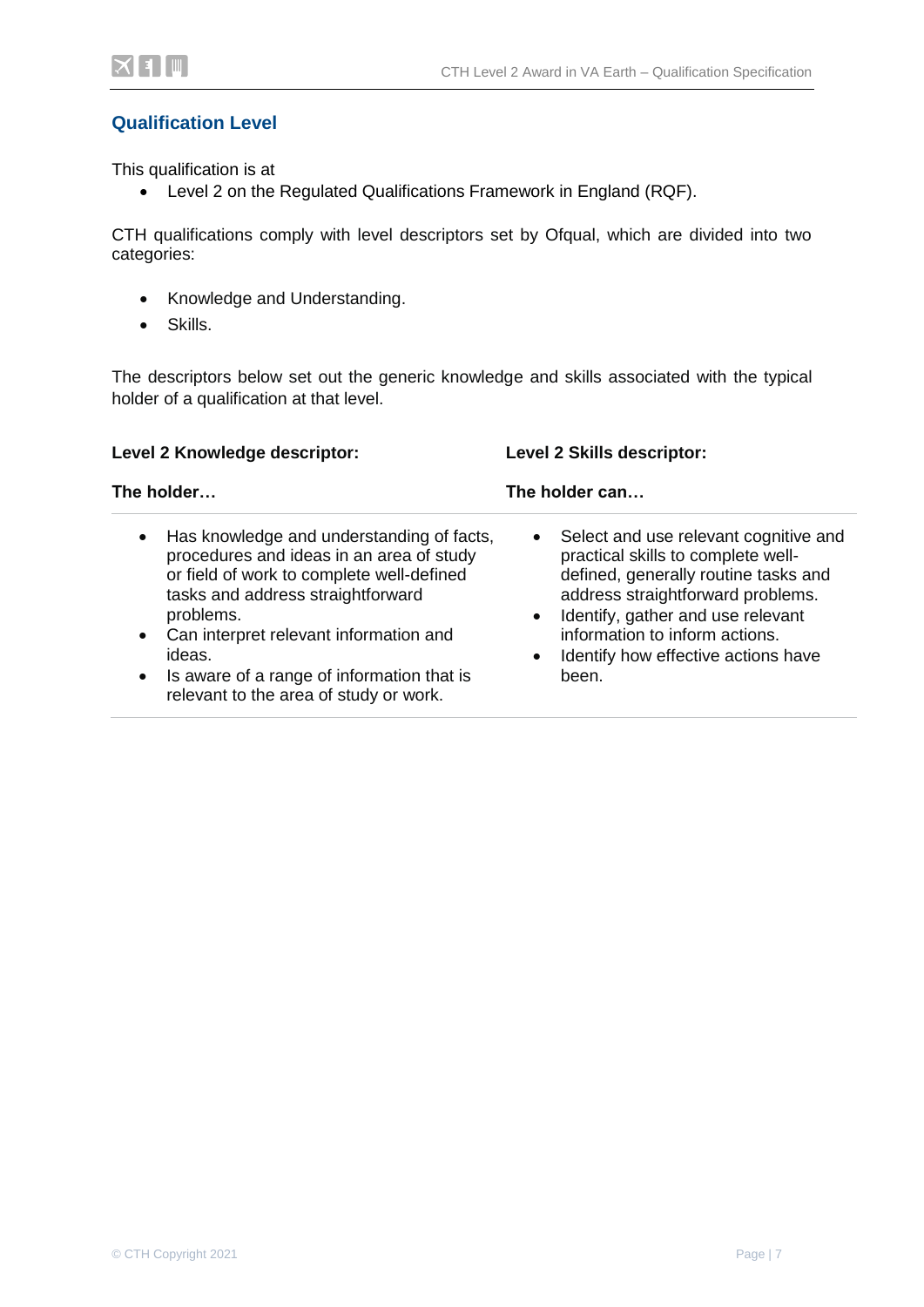

### **Qualification Structure**

The qualification, units and TQT for the CTH Level 2 Award in VA Earth are set out in the following table. Further details of each unit are included later in the specification.

| <b>CTH Level 2 Award in VA Earth</b>                                |                   |                |    |                          |                                           |                                       |
|---------------------------------------------------------------------|-------------------|----------------|----|--------------------------|-------------------------------------------|---------------------------------------|
| Students must achieve:<br>One unit, providing 5 credits at level 2. |                   |                |    |                          |                                           |                                       |
| Credit Value (CV): 5                                                |                   |                |    | QAN: 601/3235/8          |                                           |                                       |
| <b>Guided Learning Hours (GLH) for</b><br><b>Qualification: 40</b>  |                   |                |    | <b>Qualification: 50</b> | <b>Total Qualification Time (TQT) for</b> |                                       |
| <b>Mandatory Unit</b>                                               |                   |                |    |                          |                                           |                                       |
| <b>Unit Code</b>                                                    | <b>Unit Title</b> | L              | CV | <b>GLH</b>               | URN.                                      | <b>Assessment</b><br><b>Method</b>    |
| <b>VAF</b>                                                          | VA Earth          | $\overline{2}$ | 5  | 40                       | R/506/2778                                | Closed book<br>written<br>examination |
| <b>Award Total</b><br>$(1 \text{ unit})$                            |                   |                | 5  | 40                       |                                           |                                       |

This qualification provides for progression to other qualifications, particularly to CTH's qualifications at Level 2 in Fares & Ticketing. Further details can be obtained via the CTH website at: [http://www.cthawards.com](http://www.cthawards.com/)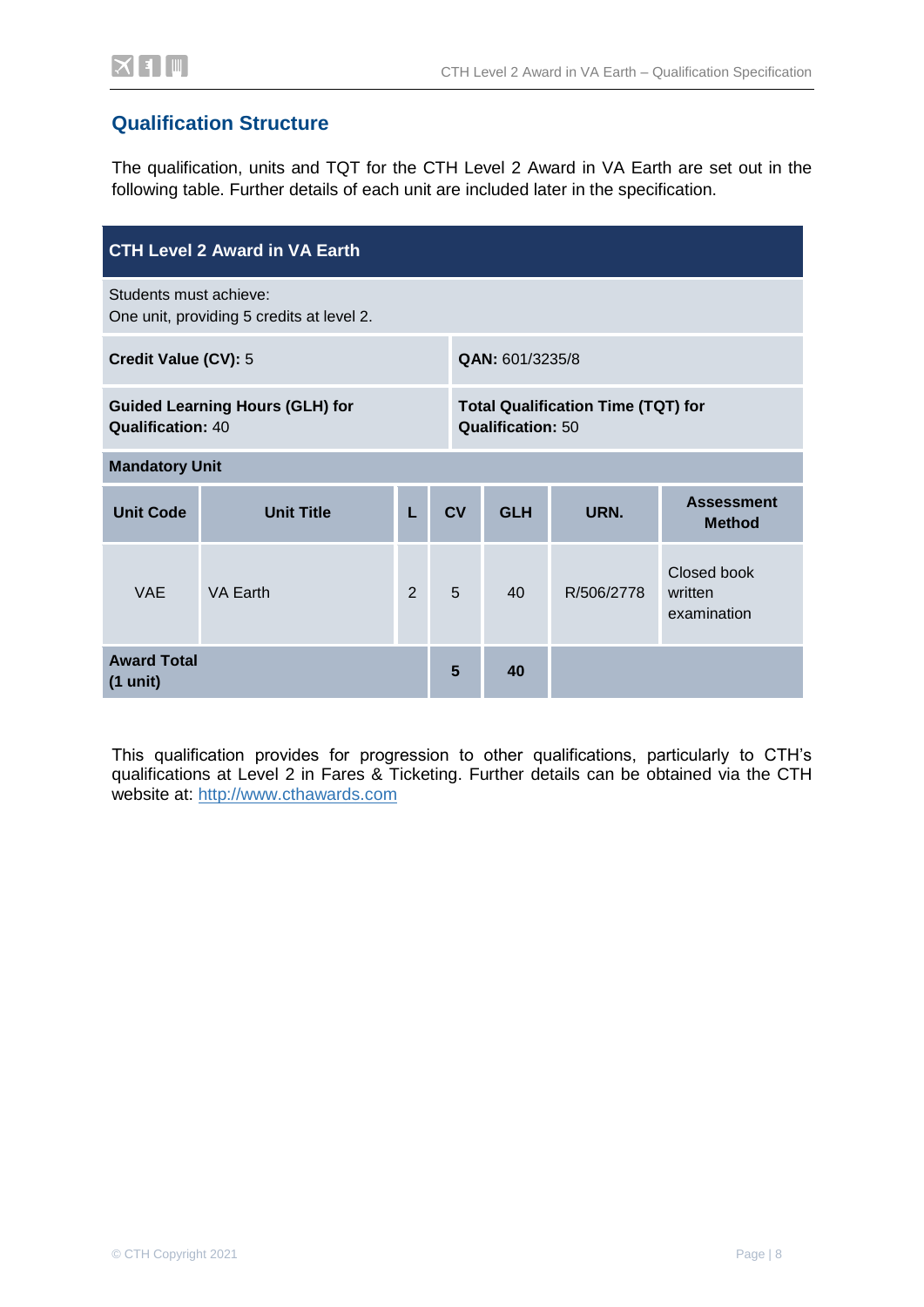# <span id="page-9-0"></span>**5. Qualification Grading Criteria**

The qualification is graded as either Fail or Pass. In terms of certification, this means that students will receive a grade for each unit successfully completed.

### **Grading Criteria:**

| Level 2                                                                                                      |                                                                                                                                                                                     |  |  |
|--------------------------------------------------------------------------------------------------------------|-------------------------------------------------------------------------------------------------------------------------------------------------------------------------------------|--|--|
| Students who fail:                                                                                           | To achieve a Pass grade (70%+), students<br>must:                                                                                                                                   |  |  |
| Do not meet the requirements of the<br>$\bullet$<br>assessment criteria and learning outcomes<br>of the unit | Meet the requirements of the assessment<br>$\bullet$<br>criteria and learning outcomes.<br>Demonstrate a level of understanding of key<br>$\bullet$<br>issues in the area of study. |  |  |

# <span id="page-9-1"></span>**6. Assessment Methodology**

Assessment of students' work will be carried out by examination. Students' work will be measured against the specified learning outcomes and assessment criteria of each unit.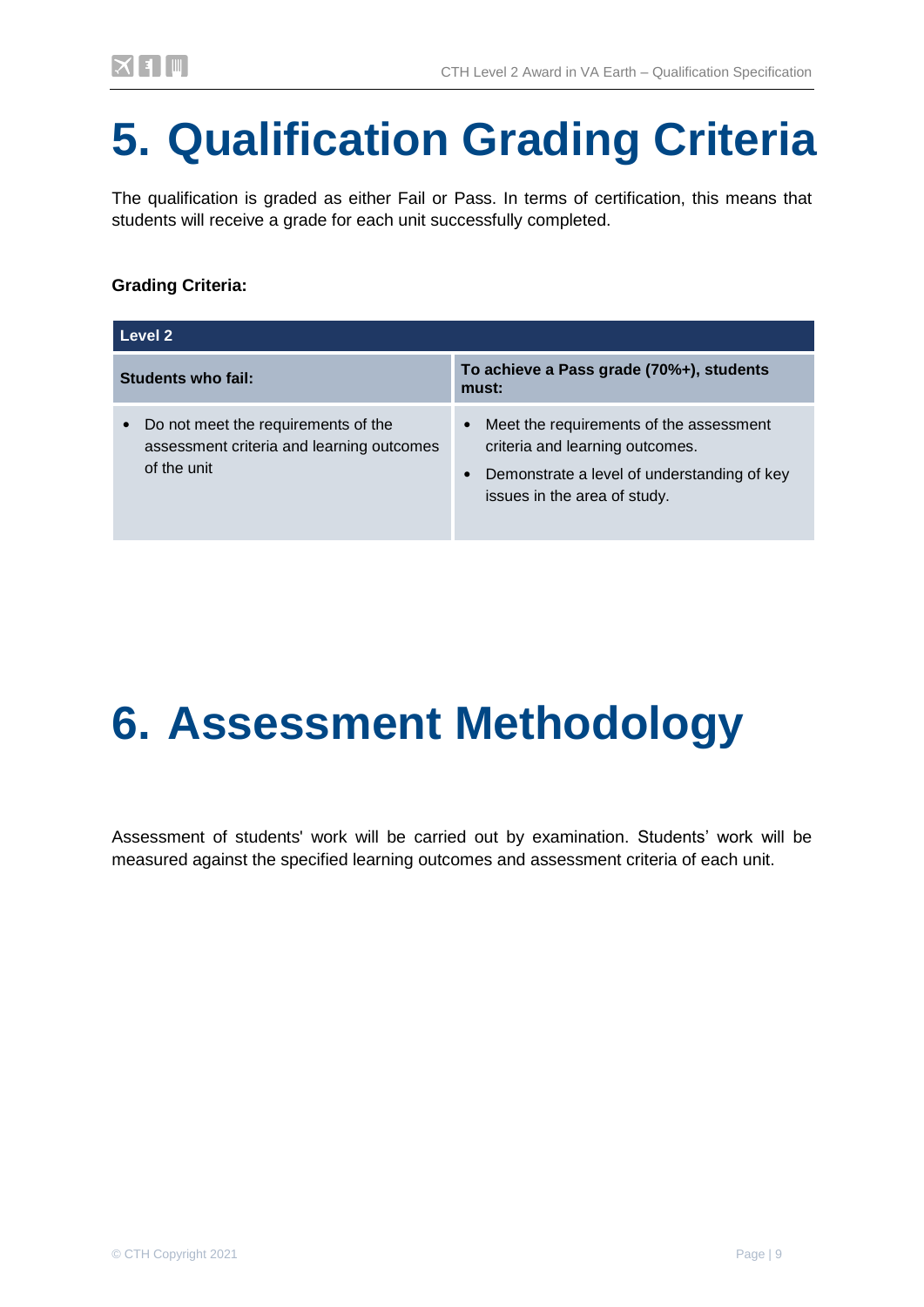# <span id="page-10-0"></span>**7. Qualification Unit**

<span id="page-10-1"></span>

| <b>VA Earth</b>                                                                                                                                                                                                                                                       |                                                                                                                                                                                                                                                                     |                      |                      |     |                                                                               |
|-----------------------------------------------------------------------------------------------------------------------------------------------------------------------------------------------------------------------------------------------------------------------|---------------------------------------------------------------------------------------------------------------------------------------------------------------------------------------------------------------------------------------------------------------------|----------------------|----------------------|-----|-------------------------------------------------------------------------------|
| <b>Ofqual Unit Ref No.</b>                                                                                                                                                                                                                                            | R/506/2778                                                                                                                                                                                                                                                          | <b>CTH Unit Ref:</b> |                      | VAE |                                                                               |
| <b>Unit Purpose and</b><br>Aim(s)                                                                                                                                                                                                                                     | This unit covers the location of the world continents and oceans, the<br>capital cities for the main countries of the world according to the United<br>Nations as well as an understanding of the principles of selling in the<br>tourism and hospitality industry. |                      |                      |     |                                                                               |
| <b>Unit Level</b>                                                                                                                                                                                                                                                     | $\overline{2}$                                                                                                                                                                                                                                                      |                      |                      |     |                                                                               |
| <b>Unit Size</b>                                                                                                                                                                                                                                                      | <b>Guided Learning</b><br>Hours (GLH)                                                                                                                                                                                                                               | 40 Hours             | <b>Credit Value:</b> |     | 5 Credits                                                                     |
| Unit Assessment is by:                                                                                                                                                                                                                                                | Closed book written examination.                                                                                                                                                                                                                                    |                      |                      |     |                                                                               |
| <b>Learning Outcome 1</b>                                                                                                                                                                                                                                             | List and identify the location of the world continents and oceans.                                                                                                                                                                                                  |                      |                      |     |                                                                               |
| <b>Assessment Criteria</b><br>1.1 List the seven continents of the world.<br>1.2 Locate the seven continents on a world map.<br>1.3 List the five oceans of the world.<br>1.4 Locate the five oceans on a world map.                                                  |                                                                                                                                                                                                                                                                     |                      |                      |     |                                                                               |
| <b>Learning Outcome 2</b>                                                                                                                                                                                                                                             | <b>United Nations.</b>                                                                                                                                                                                                                                              |                      |                      |     | List and identify the location of the countries of the world according to the |
| <b>Assessment Criteria</b><br>2.1 List countries located on continents.<br>2.2 Locate countries in a region or continent using a map of the world.<br>2.3 Identify countries that have common borders.<br>2.4 Identify countries that are on more than one continent. |                                                                                                                                                                                                                                                                     |                      |                      |     |                                                                               |
| <b>Learning Outcome 3</b>                                                                                                                                                                                                                                             | List and identify the location of capital cities for the main countries of the<br>world according to the United Nations.                                                                                                                                            |                      |                      |     |                                                                               |
| <b>Assessment Criteria</b><br>3.1 List each country's capital city.<br>3.2 Identify the location of capital cities.                                                                                                                                                   |                                                                                                                                                                                                                                                                     |                      |                      |     |                                                                               |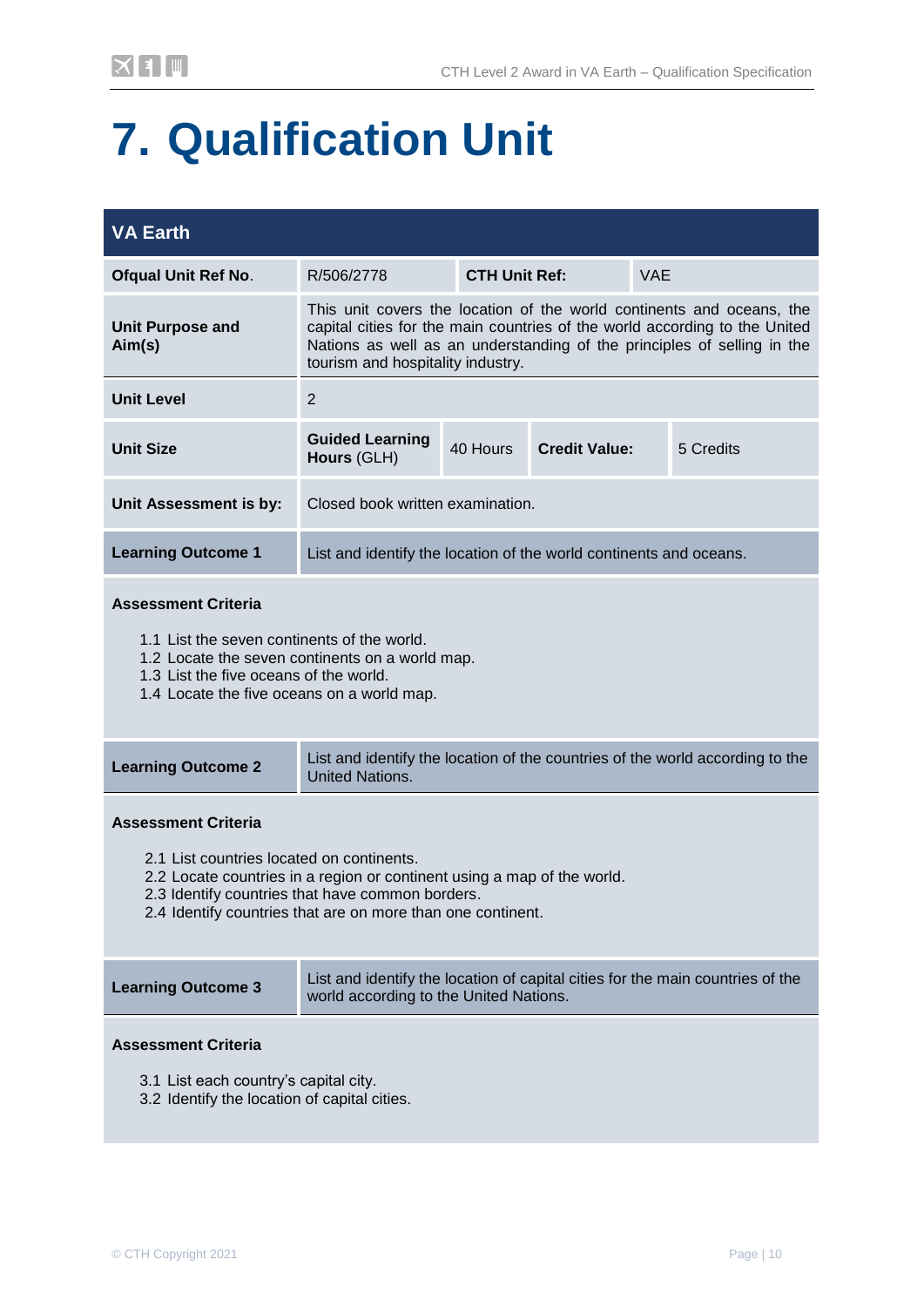# **8. Sample Assessment**

| <b>Assessment Example</b> |                                  |  |  |
|---------------------------|----------------------------------|--|--|
| Unit                      | VA Earth                         |  |  |
| Unit Ref. No.             | R/506/2778                       |  |  |
| <b>Assessment Type</b>    | Closed book written examination. |  |  |
| <b>Time Allowed</b>       | 45 minutes for the examination   |  |  |



#### **VA Earth**

#### **Mock Examination**

#### **Instructions**

- **45 minutes** are allowed for this paper.
- **The pass mark is 70%.**
- Do not begin writing until instructed to by the invigilator.
- Read these instructions carefully before answering any questions.
- All answers are to be written in **pen or pencil**.
- Make sure that your name, CTH membership number, centre name and unit title are clearly marked on any additional pages you hand in.
- You should attempt all questions to gain a pass. The number of marks allocated to each part of a question is given next to the question and you should spend time in accordance with that allocation.
- You may find it helpful to make rough notes; these notes should be crossed out before handing the paper in.
- The exam paper must be handed in to the invigilator before you leave the examination room.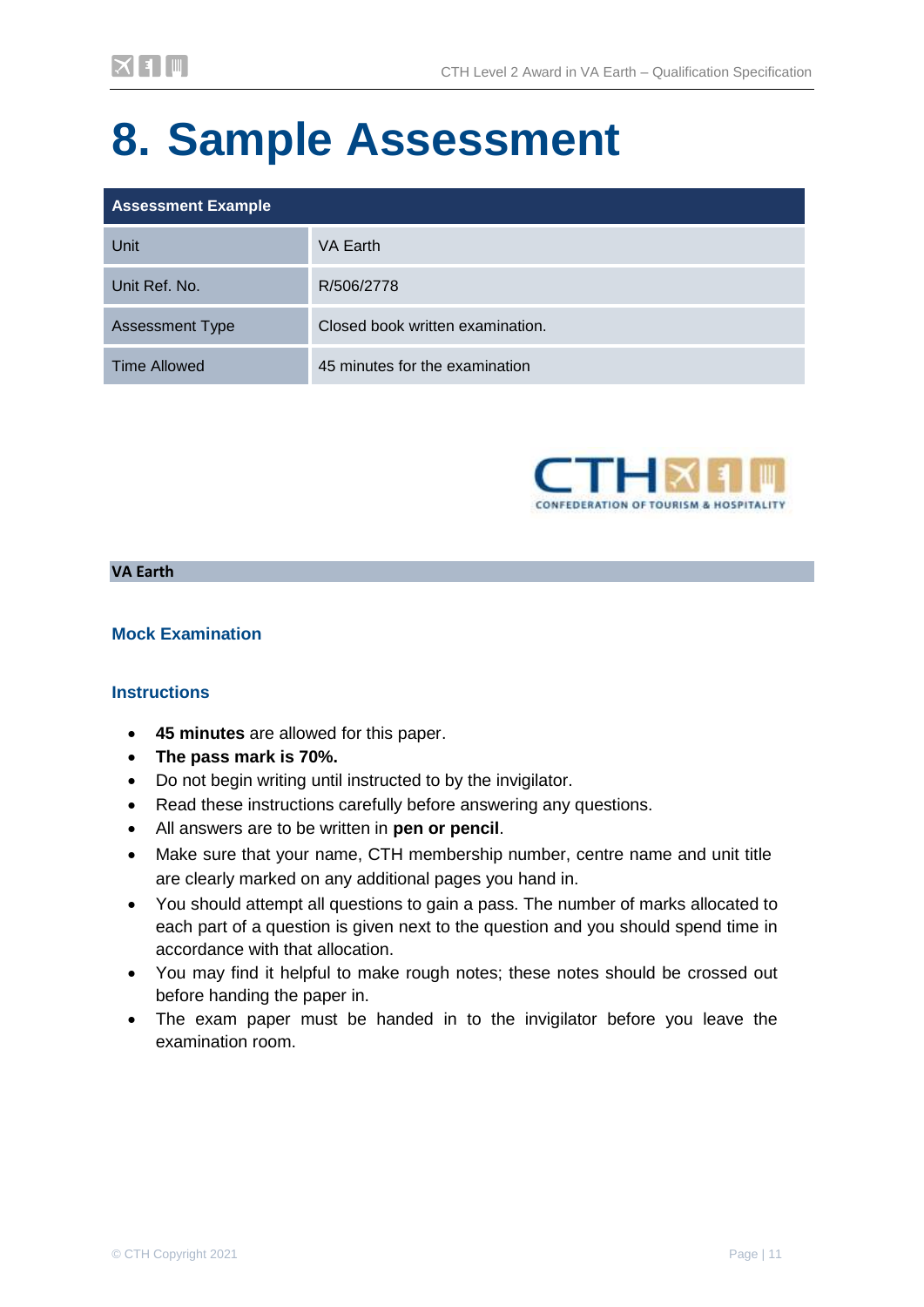### **Sample Exam Questions**

**Please note: All questions are compulsory and carry a total of 100 marks.**

#### **Question 1 (10 marks)**

- a. In which continent(s) is Russia situated?
- b. The following countries all sit on the equator. Which continent are they in? Ecuador, Colombia, Brazil
- c. Which ocean surrounds the Seychelles?
- d. Name 3 countries which border China.
- e. Name the 2 countries located at the most southern point of South America.
- f. Which country lies immediately west of New Zealand?

#### **Question 2 (15 marks)**

Name the capital city for each of the countries in the table below.

| <b>COUNTRY</b>  | <b>CAPITAL CITY</b> |
|-----------------|---------------------|
| Hungary         |                     |
| Ireland         |                     |
| <b>Bulgaria</b> |                     |
| Italy           |                     |
| Estonia         |                     |